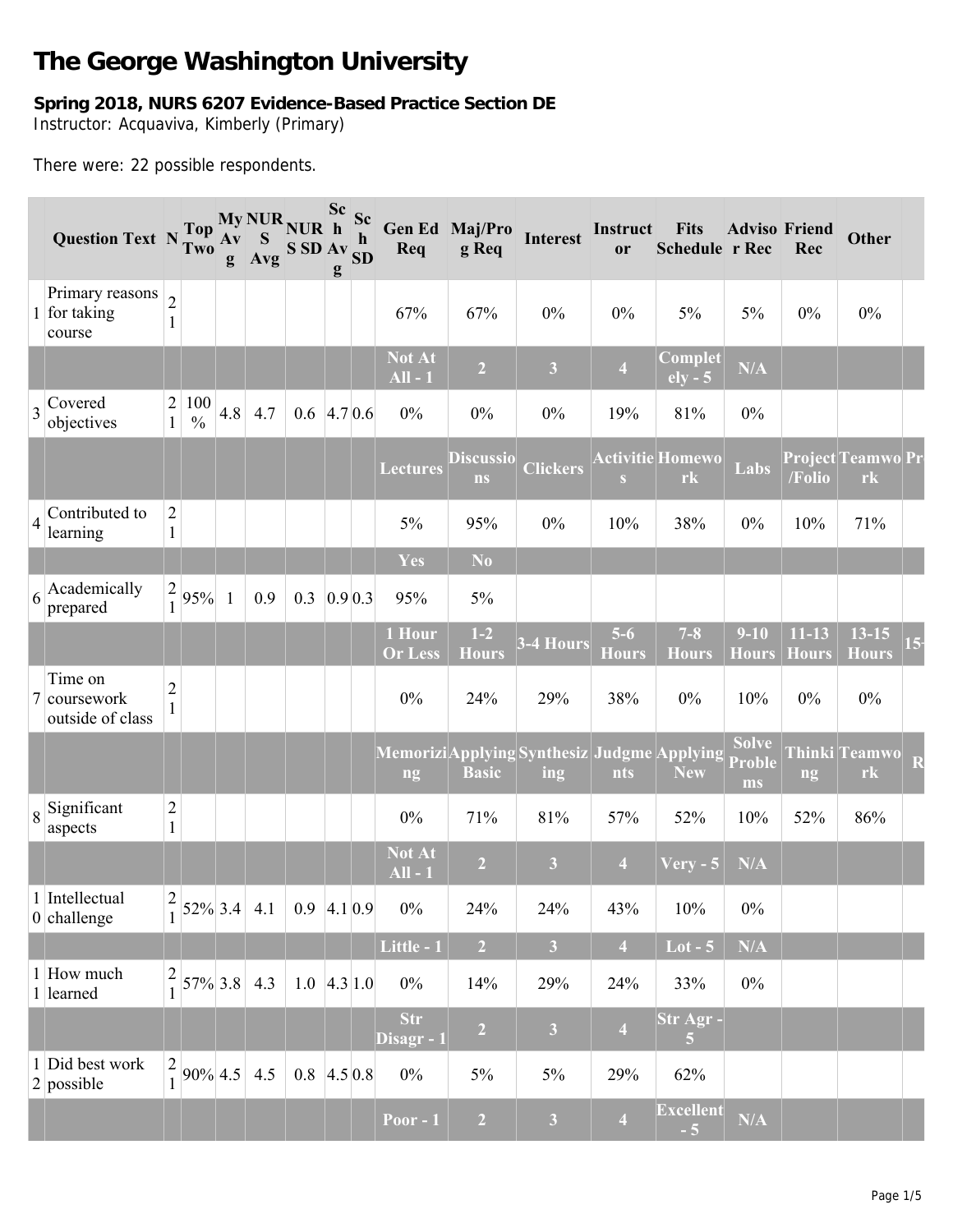

| esentati<br>ons | <b>Guest</b><br><b>Lecturers</b> | Fieldwo<br>rk/Trip<br>$\mathbf{S}$ | <b>Writi Othe</b><br>ng | $\Gamma$ |
|-----------------|----------------------------------|------------------------------------|-------------------------|----------|
| $0\%$           | $0\%$                            | 0%                                 | 5%                      | 0%       |
|                 |                                  |                                    |                         |          |
| + Hours         |                                  |                                    |                         |          |
| 0%              |                                  |                                    |                         |          |
| eading          | Presentat<br>ion                 | Lab                                | <b>Writi Othe</b><br>ng | r        |
| 48%             | $0\%$                            | $0\%$                              | 33%                     | $0\%$    |
|                 |                                  |                                    |                         |          |
|                 |                                  |                                    |                         |          |
|                 |                                  |                                    |                         |          |
|                 |                                  |                                    |                         |          |
|                 |                                  |                                    |                         |          |
|                 |                                  |                                    |                         |          |
|                 |                                  |                                    |                         |          |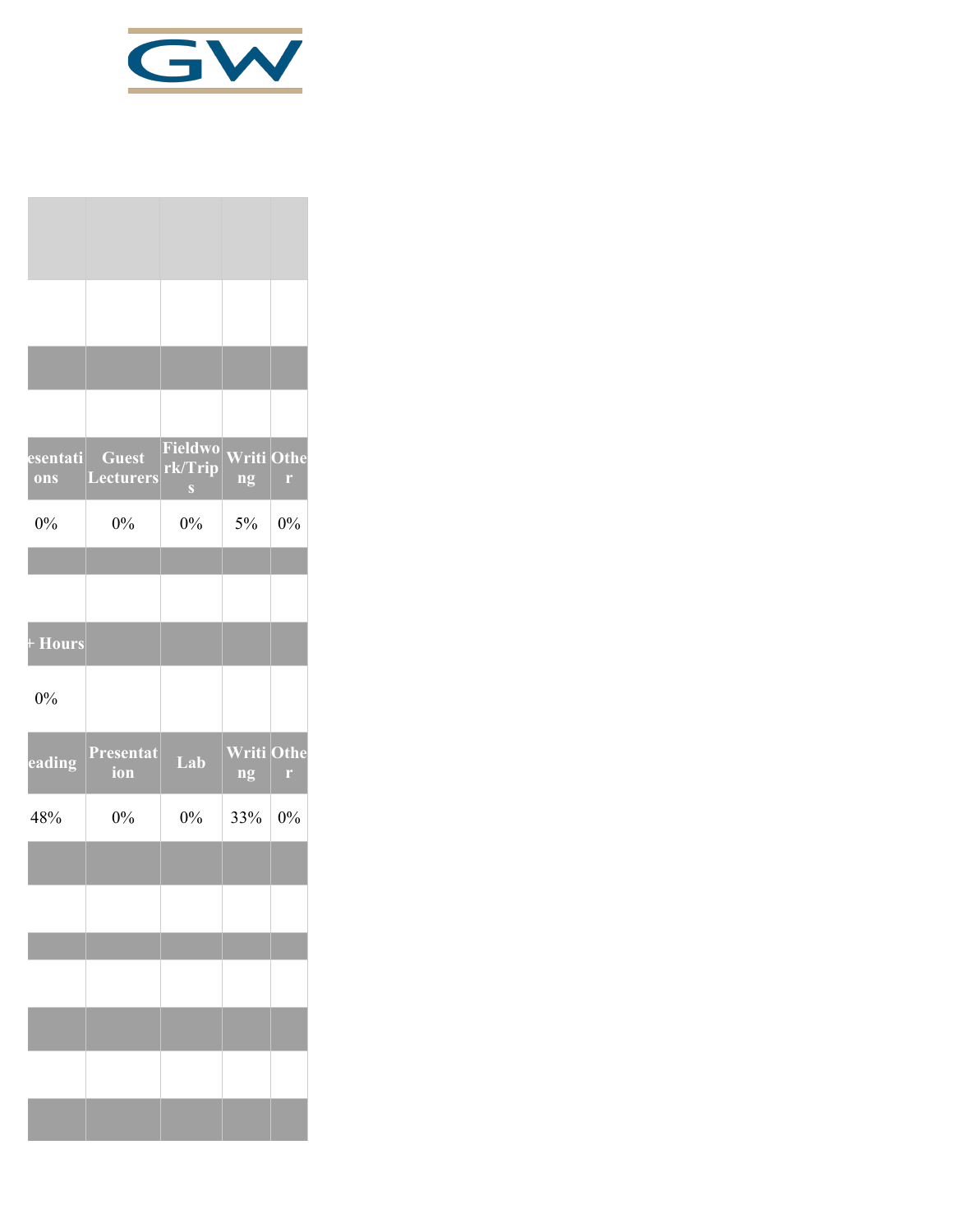|                                       | 1 Quality of tech<br>$5$ support                  | $\frac{2}{1}$                  | 74% 4.2                   |     | 4.2     | $0.9$ 4.2 0.9       |            | $0\%$                      | 10%            | 14%                     | 14%                     | 52%                             | 10%                     |  |  |
|---------------------------------------|---------------------------------------------------|--------------------------------|---------------------------|-----|---------|---------------------|------------|----------------------------|----------------|-------------------------|-------------------------|---------------------------------|-------------------------|--|--|
|                                       | Organized<br>$\frac{1}{6}$ materials in<br>Bb/LMS |                                | $\frac{2}{1}$ 90% 4.6 4.2 |     |         | $1.0$ 4.2 1.0       |            | $0\%$                      | 0%             | 10%                     | 19%                     | 71%                             | $0\%$                   |  |  |
|                                       |                                                   |                                |                           |     |         |                     |            | Not At<br>$All - 1$        | $\overline{2}$ | 3 <sup>1</sup>          | $\overline{\mathbf{4}}$ | <b>Great</b><br><b>Deal - 5</b> | N/A                     |  |  |
|                                       | Multimedia<br>enhance<br>learning                 | $\overline{c}$                 | 58% 3.6                   |     | 4.0     | $1.1 \, 4.0 \, 1.1$ |            | 10%                        | 10%            | 19%                     | 19%                     | 33%                             | 10%                     |  |  |
|                                       |                                                   |                                |                           |     |         |                     |            | <b>Not At</b><br>$All - 1$ | $\overline{2}$ | $\overline{\mathbf{3}}$ | $\overline{4}$          | $Very - 5$                      | N/A                     |  |  |
|                                       | $\frac{1}{8}$ Knowledgeable                       | 2<br>1                         | 100<br>$\frac{0}{0}$      | 5   | 4.8     | 0.5                 | $4.8\,0.5$ | $0\%$                      | $0\%$          | $0\%$                   | $0\%$                   | 95%                             | $5\%$                   |  |  |
|                                       |                                                   |                                |                           |     |         |                     |            | $Low - 1$                  | $\overline{2}$ | $\overline{\mathbf{3}}$ | $\overline{4}$          | $High - 5$                      | N/A                     |  |  |
|                                       | $\frac{1}{9}$ Enthusiasm                          | $\frac{2}{1}$                  | 95% 4.9                   |     | 4.7     | 0.7                 | 4.70.7     | $0\%$                      | $0\%$          | 5%                      | $0\%$                   | 95%                             | $0\%$                   |  |  |
|                                       |                                                   |                                |                           |     |         |                     |            | <b>Str</b><br>Disagr - 1   | $\overline{2}$ | $\mathbf{3}$            | $\overline{\mathbf{4}}$ | Str Agr-<br>$\overline{5}$      | $\mathbf{N}/\mathbf{A}$ |  |  |
|                                       | 2 Treats students<br>$0$ with respect             | $\overline{c}$<br>$\mathbf{1}$ | 100<br>$\%$               | 4.9 | $4.8\,$ | 0.7                 | $4.8\,0.7$ | $0\%$                      | $0\%$          | $0\%$                   | 10%                     | 90%                             | $0\%$                   |  |  |
|                                       |                                                   |                                |                           |     |         |                     |            | <b>Not Fair</b><br>$-1$    | $\overline{2}$ | $\overline{\mathbf{3}}$ | $\overline{\mathbf{4}}$ | Very<br>Fair - 5                | N/A                     |  |  |
| $\begin{array}{c} 2 \\ 1 \end{array}$ | Fair grading                                      | $\frac{2}{1}$                  | 95% 4.9                   |     | 4.6     | 0.8                 | 4.60.8     | $0\%$                      | $0\%$          | 5%                      | $5\%$                   | 90%                             | $0\%$                   |  |  |
|                                       |                                                   |                                |                           |     |         |                     |            | Not At<br>$All - 1$        | $\overline{2}$ | $\mathbf{3}$            | $\overline{\mathbf{4}}$ | <b>Excellent</b><br>$-5$        | N/A                     |  |  |
|                                       | $\frac{2}{2}$ Feedback                            | $\frac{2}{1}$                  | 95% 4.9                   |     | 4.5     | 0.9                 | 4.50.9     | $0\%$                      | $0\%$          | 5%                      | $5\%$                   | 90%                             | $0\%$                   |  |  |
|                                       |                                                   |                                |                           |     |         |                     |            | <b>Poor - 1</b>            | $\overline{2}$ | $\overline{\mathbf{3}}$ | $\overline{4}$          | <b>Excellent</b><br>$-5$        |                         |  |  |
|                                       | $2$ Overall rating<br>3 of instructor             | $\left 2\right _0$             | $95\%$ 4.8 4.5            |     |         | $0.8$ 4.5 0.8       |            | $0\%$                      | $0\%$          | 5%                      | 10%                     | 86%                             |                         |  |  |
|                                       |                                                   |                                |                           |     |         |                     |            | Poor $-1$                  | $\overline{2}$ | $\overline{\mathbf{3}}$ | $\overline{4}$          | <b>Excellent</b><br>$-5$        | N/A                     |  |  |
|                                       | 2 Skill with<br>4 technology                      | $\frac{2}{1}$                  | $95\%$ 4.8 4.6            |     |         | $0.7$ 4.6 0.7       |            | $0\%$                      | $0\%$          | $5\%$                   | 10%                     | 86%                             | $0\%$                   |  |  |

## **Text Responses**

## **Use this space for comments on strengths of the course.**

Discussion board makes it easy.

This course allowed for a lot of class discussion about course concepts, which helped to clear things up.

I absolutely loved that the course focused on group and team work quite a bit, and I also really liked how the course built upon itself as the weeks went by. I also liked being able to see others postings during the week before posting my own. I found this was helpful to make sure that I wasn't completely off base with what research and evidence I had found for the week.

I appreciated being able to see other discussion posts when I was confused or needed guidance.

Although it was an online class I felt that the professor assisted extensively throughout the semester. For example, if there was a misunderstanding we would receive feedback quickly.

I think Professor Acquaviva is an excellent teacher and she provides great feedback on any work submitted.